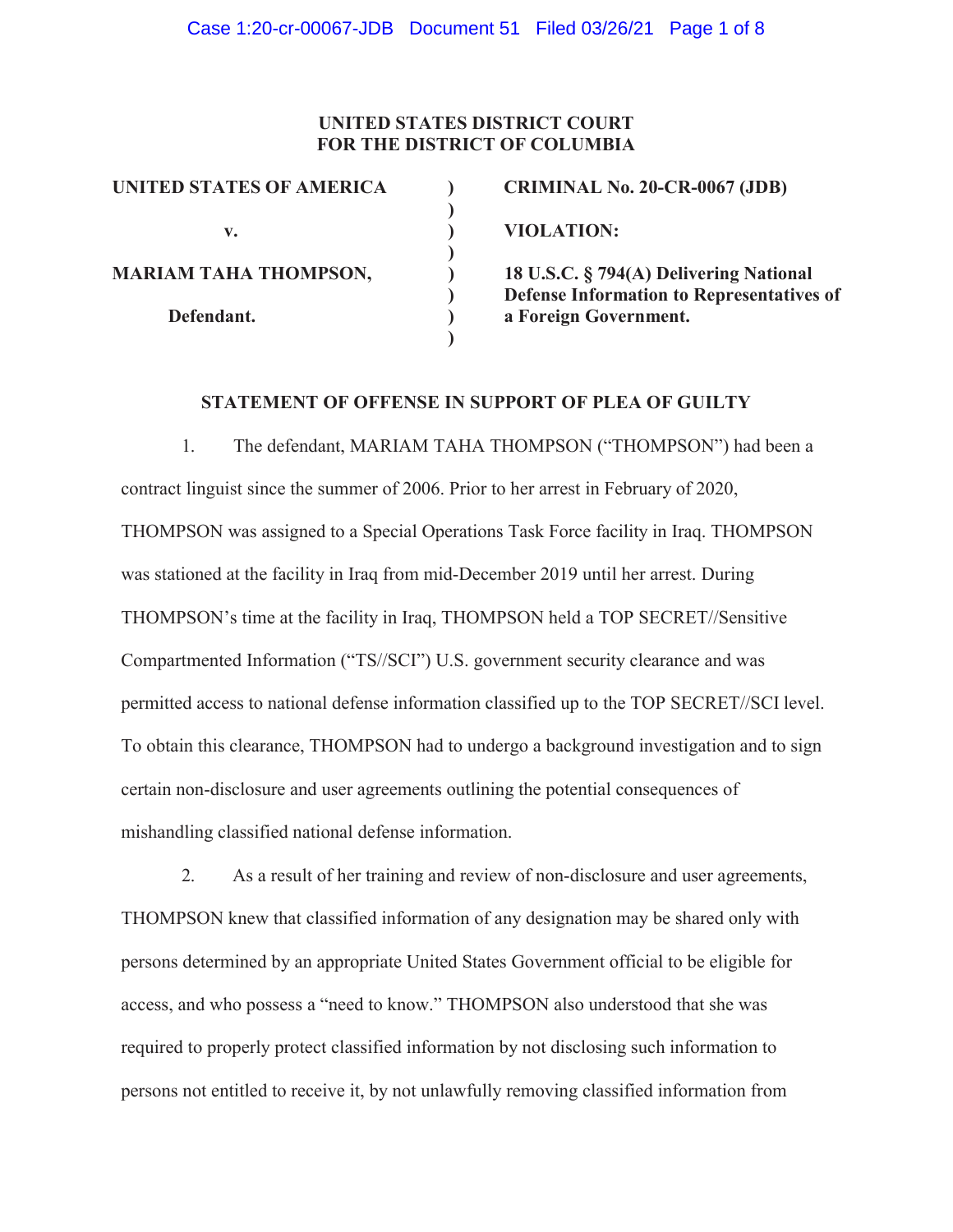#### Case 1:20-cr-00067-JDB Document 51 Filed 03/26/21 Page 2 of 8

authorized storage facilities, and by not storing classified information in unauthorized locations.

3. Based on her training and experience, THOMPSON knew that the unauthorized disclosure of SECRET information reasonably could be expected to cause serious damage to the national security of the United States. THOMPSON likewise knew that a violation of the rules governing the handling of classified information could result in criminal prosecution.

4. While stationed in Iraq, THOMPSON had access to detailed files regarding human assets who were working clandestinely on behalf of the United States. This national defense information was maintained on electronic devices classified at the SECRET level. THOMPSON understood that all of the information regarding these assets was national defense information classified at the SECRET level.

5. THOMPSON was born in Lebanon, but became a naturalized United States citizen in 1993. THOMPSON maintained contact with her family members in Lebanon and would occasionally visit Lebanon to see her family members. In 2017, a family member introduced THOMPSON to a Lebanese national (hereinafter "the unindicted coconspirator"). This introduction was made through social media. THOMPSON believed that the unindicted coconspirator was a wealthy and well-connected Lebanese national. Although THOMPSON never met the unindicted coconspirator in person, the unindicted coconspirator expressed an interest in marrying THOMPSON and having her move to Lebanon. THOMPSON eventually decided that she would marry the unindicted coconspirator after retiring.

6. Between 2017 and February 2020, THOMPSON and the unindicted coconspirator communicated with each other using the video-chat feature on a secure text and voice messaging application (hereinafter "the application"). THOMPSON and the unindicted coconspirator would often speak several times a day using the application. Through these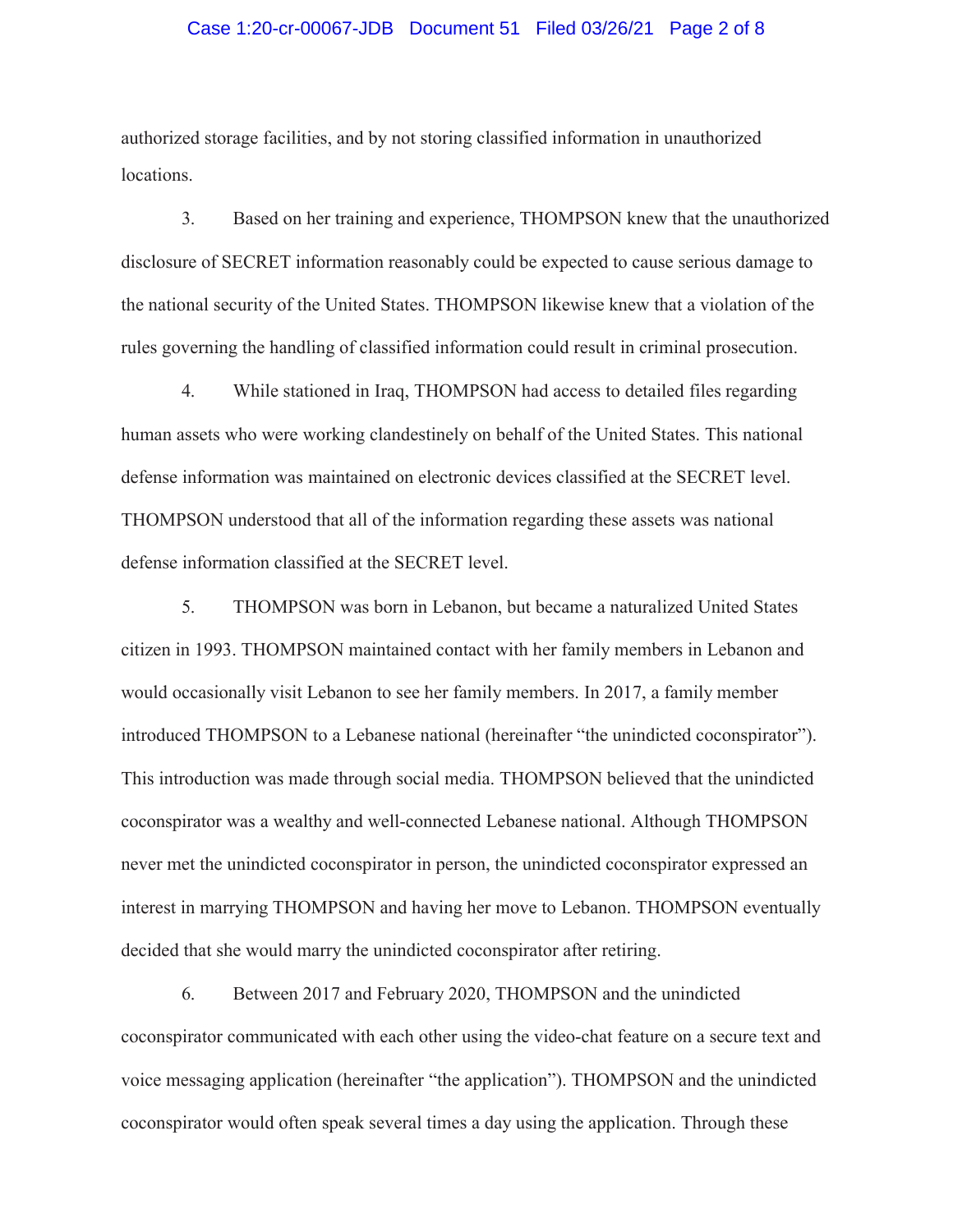#### Case 1:20-cr-00067-JDB Document 51 Filed 03/26/21 Page 3 of 8

conversations, THOMPSON learned that the unindicted coconspirator had a nephew who was a member of the Lebanese Ministry of the Interior. Thompson also learned that the unindicted coconspirator was a Shia Muslim and that he claimed to have contact with members of Lebanese Hizballah. During one conversation, the unindicted coconspirator told THOMPSON that he had received a ring from Hassan Nasrallah, the secretary-general of Lebanese Hizballah. The unindicted coconspirator knew that THOMPSON was a military linguist for the United States government, but THOMPSON believes he did not know where she was stationed, and she never told him where she was stationed. Prior to January of 2020, the unindicted coconspirator did not ask THOMPSON to provide classified information to him.

7. Starting on or about December 29, 2019, the United States launched U.S. airstrikes against Kata'ib Hizballah, an Iranian-backed force in Iraq that has been designated as a foreign terrorist organization since 2009. On or about January 3, 2020, one of these strikes killed Iranian Revolutionary Guard Corps ("IRGC") Quds Force commander Qasem Suleimani and Iraqi militia leader Abu Mahdi al-Muhandis, founder of Kata'ib Hizballah.

8. Following Suleimani's death, the unindicted coconspirator contacted THOMPSON. The unindicted coconspirator was very emotional and upset about the U.S. airstrikes, especially the death of Suleimani, and he started to ask THOMPSON to provide "them" with information about the human assets that had helped the United States to target Suleimani. Based on her conversations with the unindicted coconspirator, THOMPSON understood "them" to be Lebanese Hizballah, including an unnamed high-ranking military commander of Lebanese Hizballah. The unindicted coconspirator told her to either access the information or ask other linguists for the information if THOMPSON herself did not have the requisite access. THOMPSON voluntarily decided to provide classified national defense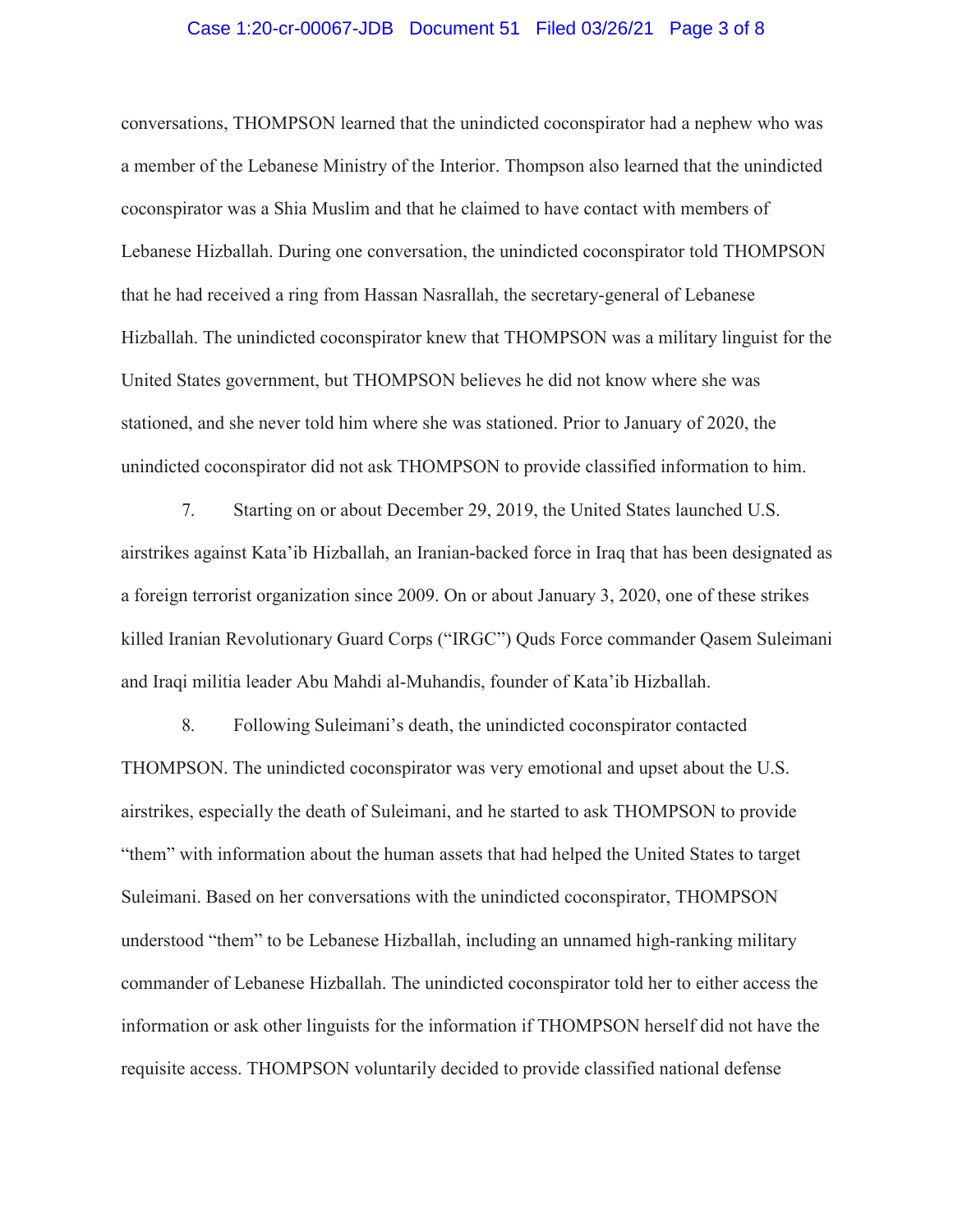#### Case 1:20-cr-00067-JDB Document 51 Filed 03/26/21 Page 4 of 8

information of interest to the unindicted coconspirator and Lebanese Hizballah, believing that if she did not, their relationship would come to an end, and the unindicted coconspirator would not marry her.

9. Beginning in early January 2020, THOMPSON began to access networked Department of Defense systems accredited to process and store national defense information regarding human assets classified up to the SECRET level. THOMPSON accessed information regarding human assets that THOMPSON knew she did not have a legitimate need to access or know.

10. Initially, THOMPSON would view the national defense information classified at the SECRET level regarding the human assets, about which she had no need to know, and would commit the information to her memory as well as take notes on post-it notes. THOMPSON would then return to her living quarters where she would transfer the national defense information to more detailed handwritten notes. THOMPSON would then transmit the notes containing the national defense information she knew to be classified at the SECRET level regarding the human assets to the unindicted coconspirator using the video-chat feature of the application. The unindicted coconspirator would capture the information by taking a screenshot of their video chat.

11. The unindicted coconspirator would regularly praise THOMPSON for passing to him and his contacts the classified national defense information regarding the human assets. The unindicted coconspirator told THOMPSON that his contacts were pleased with the information that she had provided, and that he would introduce THOMPSON to the unnamed Lebanese Hizballah military commander when she came to Lebanon.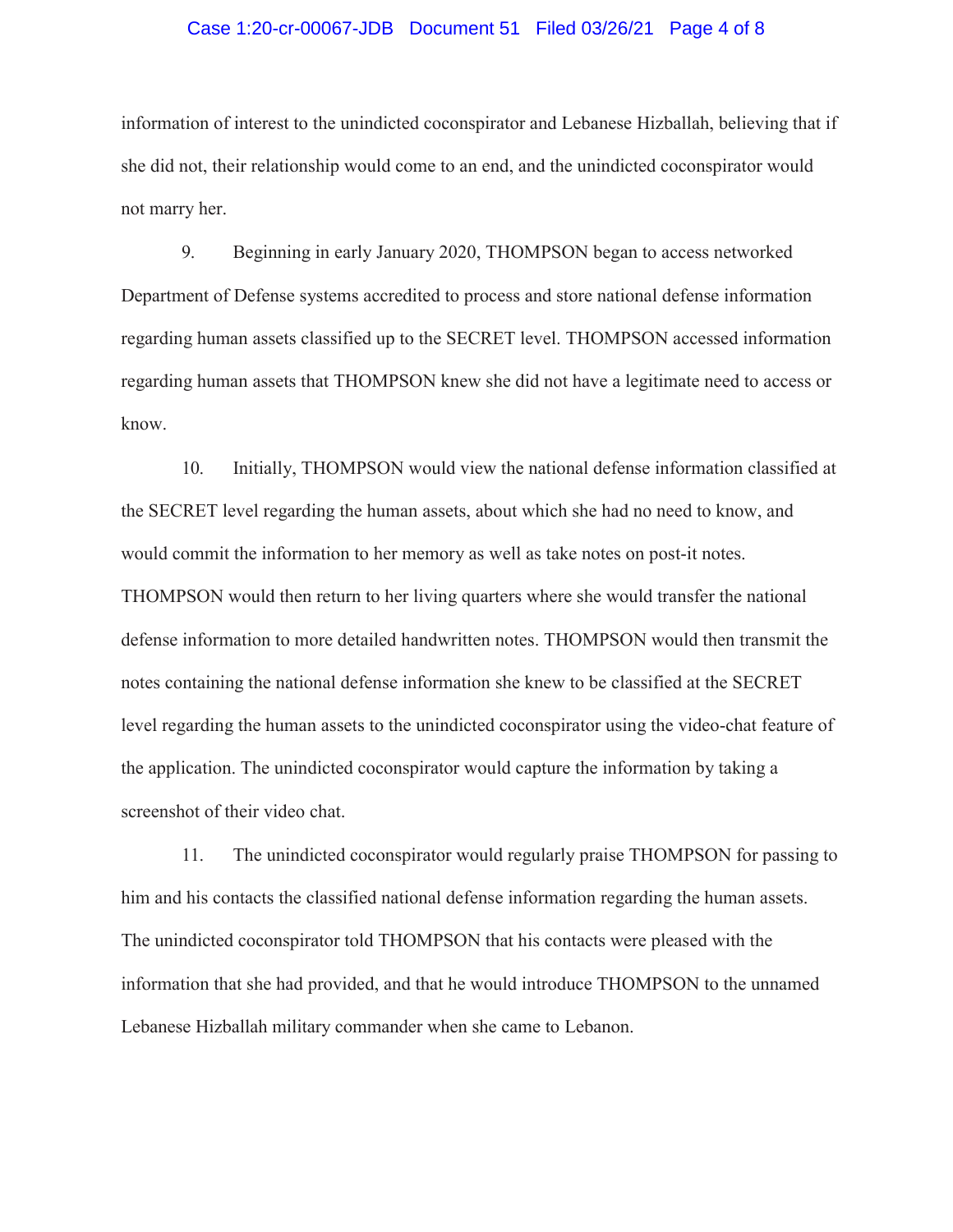#### Case 1:20-cr-00067-JDB Document 51 Filed 03/26/21 Page 5 of 8

12. After receiving several transmissions of the handwritten notes from THOMPSON, which contained national defense information classified at the SECRET level, the unindicted coconspirator requested more detailed information. THOMPSON then changed her methodology of gathering national defense information classified at the SECRET level to transfer to the unindicted coconspirator. THOMPSON began to create her own intelligence reports on human assets by accessing different classified files, stored in different system locations, regarding the human assets. THOMPSON did not have a need to know the majority of the national defense information she accessed from the different locations on the classified government systems. THOMPSON would cut and paste information and images from these different documents and locations into a single Word document, and then THOMPSON would use her cellular phone to take a picture of the detailed information regarding the human asset. THOMPSON would close the Word document containing her custom-made intelligence report, without saving the Word document, so that no record of it would remain on the classified government system. THOMPSON would then send this image of the intelligence report she had created to the unindicted coconspirator using the application. THOMPSON would also use her cellular phone to take pictures of incoming messages from the human assets, and would transmit those images to the unindicted coconspirator during their conversations on the application.

13. Using the techniques described above, THOMPSON transmitted to the unindicted coconspirator national defense information classified at the SECRET level including true names, personal identification data, background information, and photographs of the human sources, as well as operations cables detailing information the human sources provided to the United States government. THOMPSON understood that the information she transmitted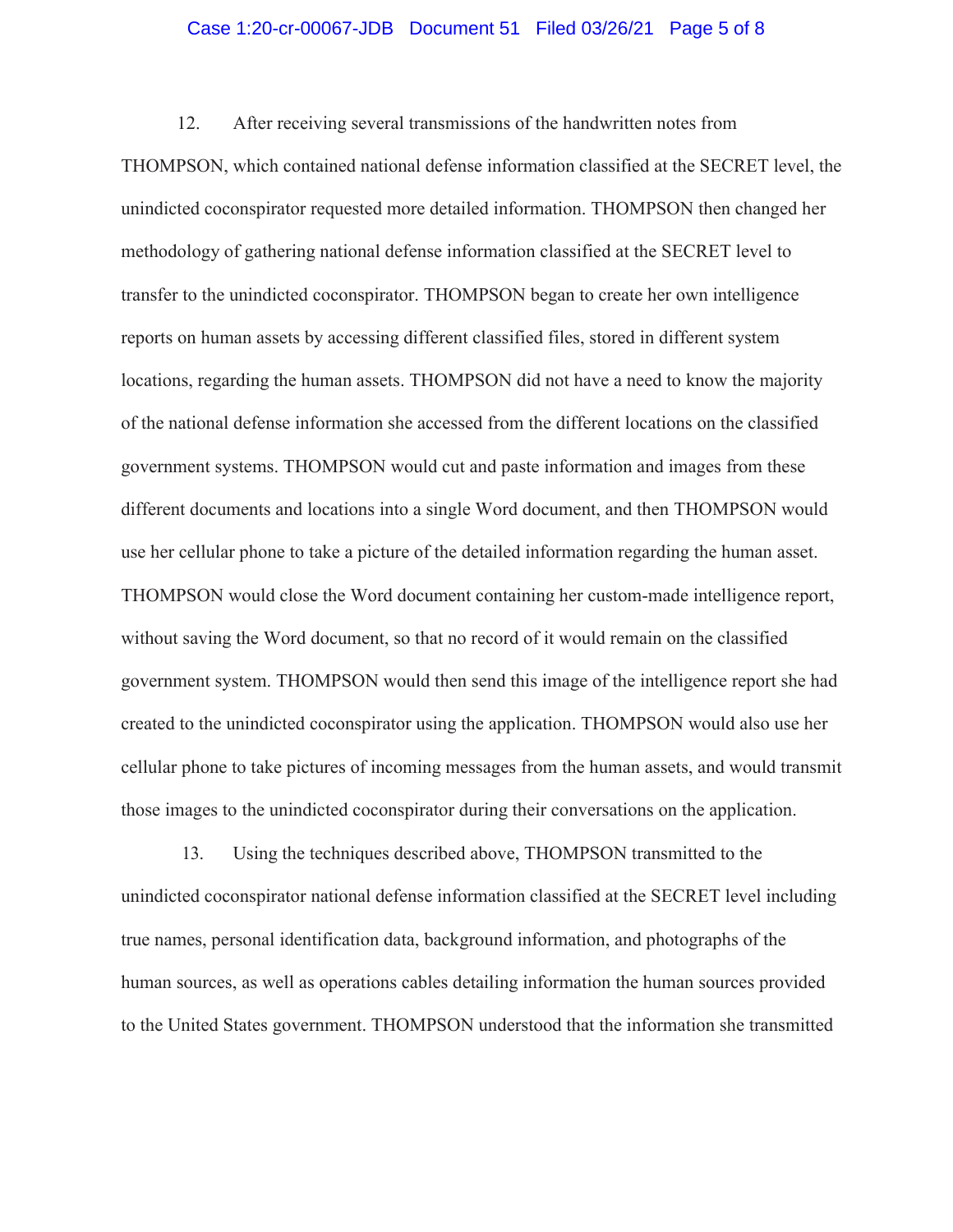#### Case 1:20-cr-00067-JDB Document 51 Filed 03/26/21 Page 6 of 8

to the unindicted coconspirator regarding human assets was national defense information classified at the SECRET level.

14. In addition to gathering classified national defense information regarding human assets who were cooperating with the United States, THOMPSON used the same techniques described above to identify priority United States targets. Once again, THOMPSON did not have a need to know this information. THOMPSON sent this information to the unindicted coconspirator along with both explicit and implicit warnings to U.S. targets. THOMPSON understood that the information that she transmitted to the unindicted coconspirator regarding the U.S. targets was national defense information classified at the SECRET level.

15. Finally, THOMPSON used the same methods described above to gather and pass to the unindicted coconspirator national defense information classified at the SECRET level regarding the tactics, techniques, and procedures ("TTPs") that the human assets were using to gather information on behalf of the United States. THOMPSON understood that by passing the TTPs information to the unindicted coconspirator, Lebanese Hizballah, Kata'ib Hizballah, and others could use the information regarding the TTPs to identify human assets who were working with the United States.

16. THOMPSON had reason to believe that the national defense information classified at the SECRET level that she was providing to the unindicted coconspirator regarding human assets, U.S. targets, and TTPs was being passed on to Lebanese Hizballah. On October 8, 1997, the United States Secretary of State designated Hizballah as a Foreign Terrorist Organization ("FTO") under Section 219 of the Immigration and Nationality Act ("INA"). The designation included the following aliases: Party of God, Islamic Jihad, Islamic Jihad Organization, Revolutionary Justice Organization, Organization of the Oppressed on Earth, Islamic Jihad for the Liberation of Palestine, Organization of Right Against Wrong, Ansar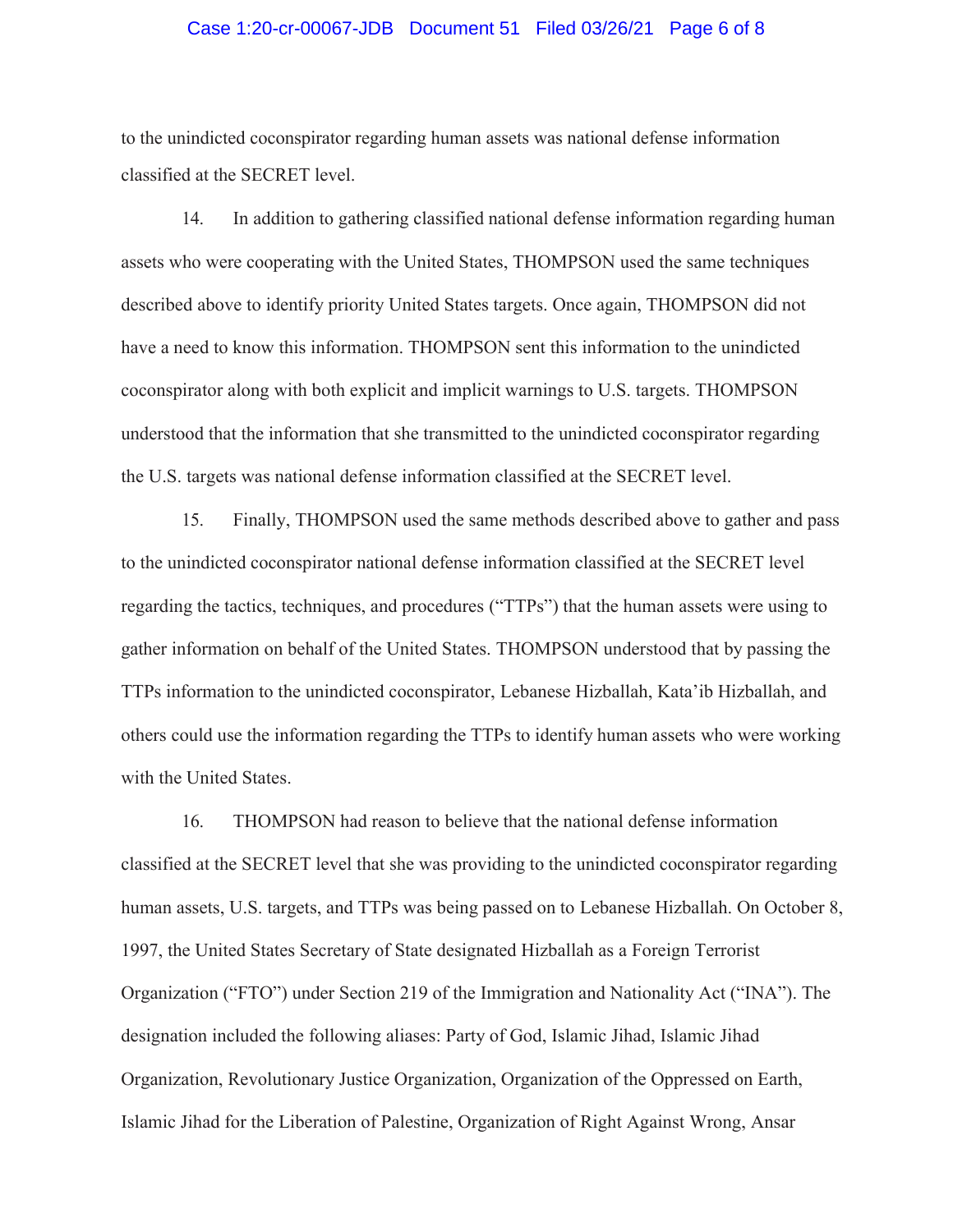#### Case 1:20-cr-00067-JDB Document 51 Filed 03/26/21 Page 7 of 8

Allah, and Followers of the Prophet Muhammad. On May 16, 2017, the Secretary of State amended the designation of Hizballah to include the following aliases: Lebanese Hizballah, also known as Lebanese Hezbollah, also known as LH; Foreign Relations Department, also known as FRD; and External Security Organization, also known as ESO, also known as Foreign Action Unit, also known as Hizballah ESO, also known as Hizballah International, also known as Special Operations Branch, also known as External Services Organization, also known as External Security Organization of Hizballah. To date, Hizballah remains a designated FTO. Based on her training and work experience, at the time of her passage of classified national defense information to the unindicted coconspirator, THOMPSON understood that Lebanese Hizballah was a designated foreign terrorist organization.

17. During the course of the conduct described above, THOMPSON passed to the unindicted coconspirator, with the belief that the information would be provided to Lebanese Hizballah, information regarding at least eight clandestine human assets; at least 10 U.S. targets; and multiple TTPs. THOMPSON intended and had reason to believe that this classified national defense information would be used to the injury of the United States and to the advantage of Lebanese Hizballah.

18. An original classification authority ("OCA") from the United States Central Command ("CENTCOM") has confirmed that the information THOMPSON provided to the unindicted coconspirator regarding human assets, targets, and TTPs is national defense information properly classified at the SECRET level both presently and at the time of THOMPSON's passage of the national defense information to the unindicted coconspirator.